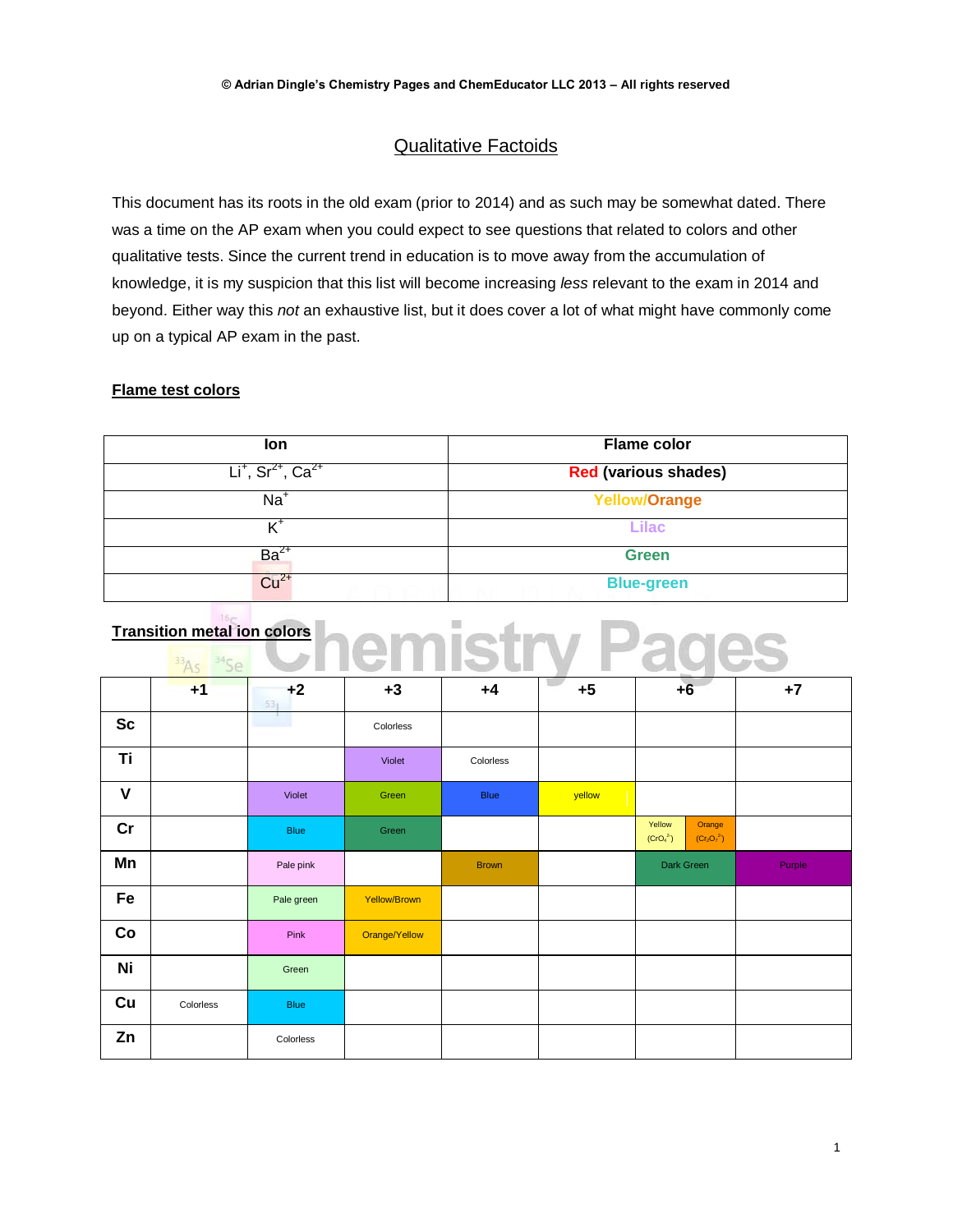### **Common precipitate colors**

| <b>WHITE</b>               | <b>BLUE</b> | <b>YELLOW</b> | <b>BLACK</b>  | <b>GREEN</b> | <b>RED/BROWN</b>    |
|----------------------------|-------------|---------------|---------------|--------------|---------------------|
| AgCl                       |             |               |               |              |                     |
| BaSO <sub>4</sub>          | Many        |               |               |              |                     |
| PbCl <sub>2</sub>          | copper      | Agl & $Pbl_2$ | Many Sulfides | Many Fe(II)  | Many Fe(III) ppt's. |
| <b>Many</b> non-transition | (II)        |               |               | ppt's.       |                     |
| metal carbonates.          | ppt's.      |               |               |              |                     |
| hydroxides and sulfates    |             |               |               |              |                     |

### **Common tests for gases**

| <b>Gas</b>     | <b>Test</b>                                            |
|----------------|--------------------------------------------------------|
| Hydrogen       | Squeaky pop with lighted splint                        |
| Oxygen         | Re-lights glowing splint                               |
| Carbon Dioxide | Turns limewater milky                                  |
| Ammonia        | Pungent odor, turns red litmus paper blue, gives dense |
|                | white fumes in contact with conc. HCI fumes            |

# **Common tests for cations and anions**

| lon                              | <b>Test</b>                                      |
|----------------------------------|--------------------------------------------------|
| Carbonate and Hydrogen carbonate | Release $CO2$ gas with acids                     |
| Sulfate                          | White ppt. of BaSO <sub>4</sub> with barium ions |
| Chloride                         | White ppt of AgCI with silver ions               |
| <b>Bromide</b>                   | Cream ppt. of AgBr with silver ions              |
| lodide                           | of AgI with silver ions                          |
| Ammonium                         | $NH3$ released with hydroxide ions               |

## **Color changes in REDOX reactions**

MnO<sub>4</sub> (aq)  $\rightarrow$  Mn<sup>2+</sup>(aq) (Dark Purple)  $\rightarrow$  (Pale Pink)  $Cr_2O_7^2$  (aq)  $\rightarrow$   $Cr^{3+}$ (aq) (Orange)  $\rightarrow$  (Green)